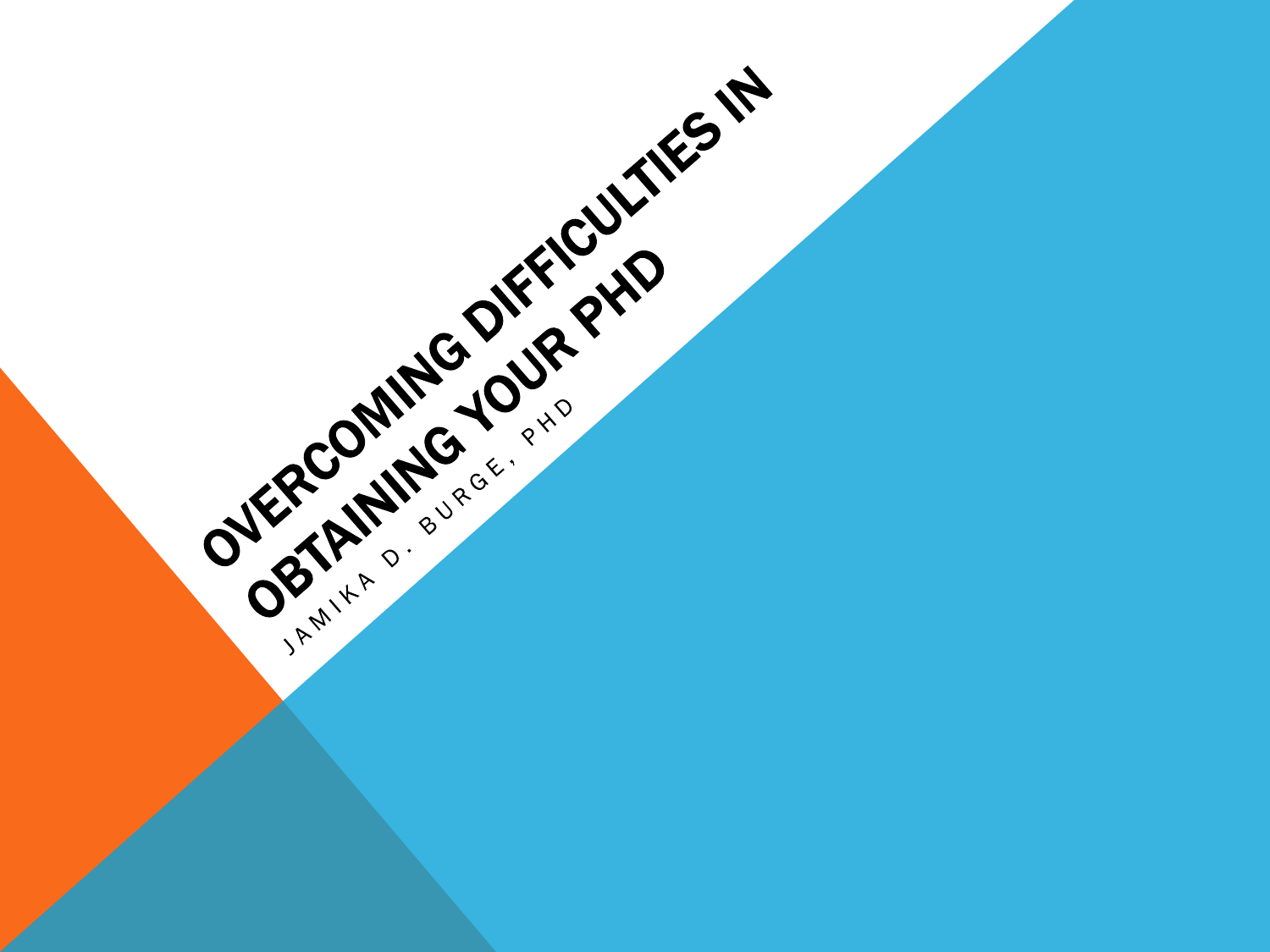# YOU'VE CHOSEN TO PURSUE A DOCTORATE **BECAUSE...**

.....you enjoy the pursuit of knowledge in a particular field.

..... you don't know what you want to be when you grow up.

..... you want to be a college professor.

..... you want a deep understanding of research methodology.

..... you want the credentials.

The list goes on...

Take-away: Identify your reason, your motivation.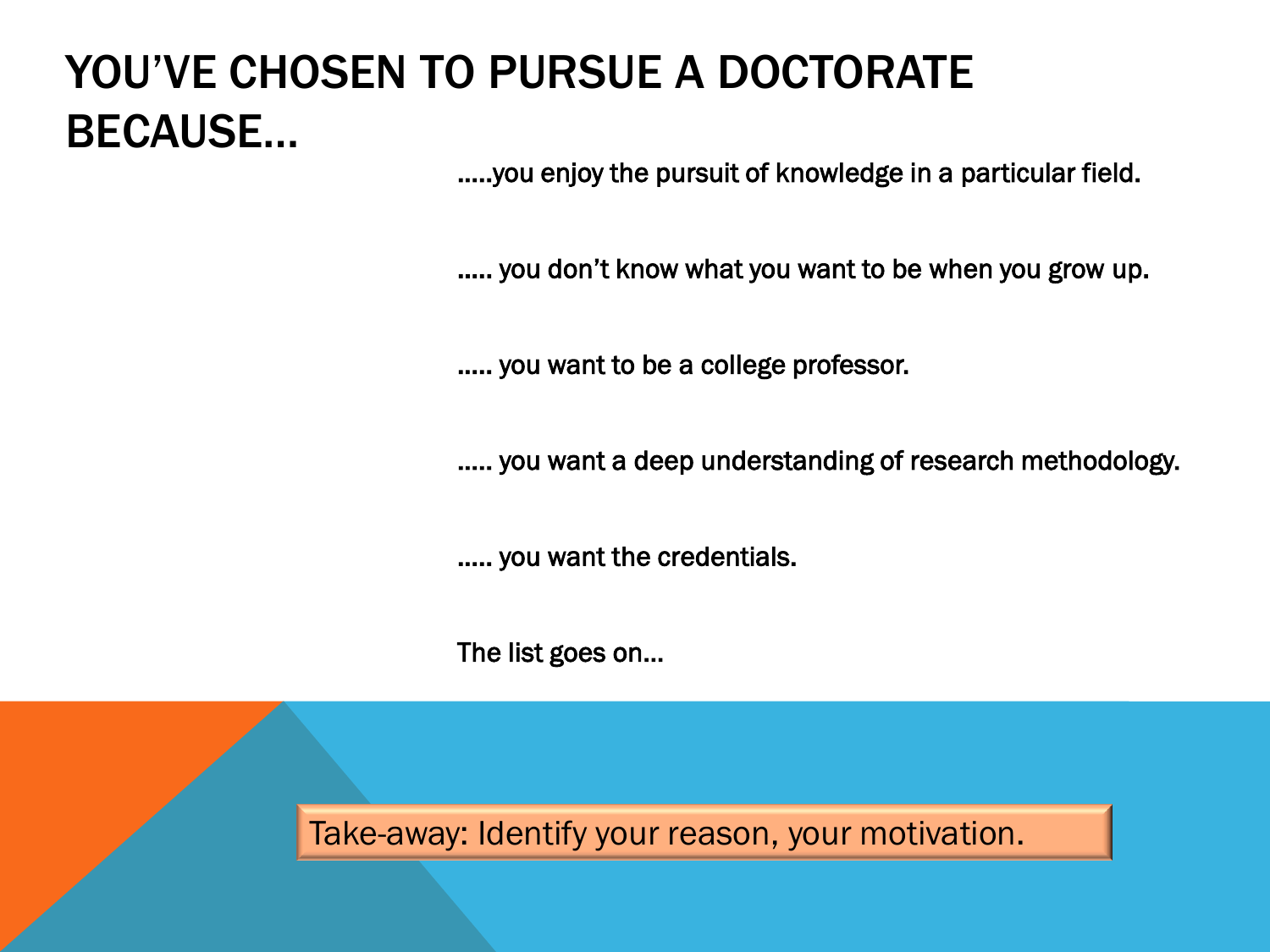### BOTTOM LINE: WHAT KEEPS YOU GOING?

| WHAT YOU THOUGHT YOU'D GET DONE<br>THE NEXT DAY WHEN YOU WENT TO<br>SLEEP THE NIGHT BEFORE: |                                                                                                                                                                                                                        |  | WHAT ACTUALLY HAPPENED:                                                                                                                                                                                                                                                                                                 |
|---------------------------------------------------------------------------------------------|------------------------------------------------------------------------------------------------------------------------------------------------------------------------------------------------------------------------|--|-------------------------------------------------------------------------------------------------------------------------------------------------------------------------------------------------------------------------------------------------------------------------------------------------------------------------|
| 8:00am<br>9:00am<br>9:3Oam<br>$10:00$ am<br>12:00pm<br>1:00pm                               | GET UP EARLY, WORK OUT.<br>HAVE A FULL BREAKFAST,<br>GET TO WORK ON TIME.<br>RESPOND TO BACKLOG OF<br>E-MAILS. FINISH READING PAPERS<br>WORK ON THESIS PROJECT<br><b>LUNCH</b><br>HAVE A HAPPY AND<br>PRODUCTIVE LIFE. |  | 8:00am GET OF EARLY, WORK OUT<br><b>HIT THE</b><br>9:00am total A PULL DKEAKPAST,<br>SNOOZE<br>GET TO WORK ON TIME<br><b>BUTTON</b><br>FOR<br>COALD TO RACH OG OF<br>9:30am RESPON<br>THREE<br>HOURS<br>STRAIGHT<br>10:00am WORK ON THESIS PROJECT<br>12:00pm LUNCH<br>$1:00$ pm<br><b>COMMANDER</b><br>PRODUCTIVE LIFE |
| WWW.PHDCOMICS.COM                                                                           |                                                                                                                                                                                                                        |  |                                                                                                                                                                                                                                                                                                                         |

You will have some bad days. In the end, *something* has to keep you going…through it all.

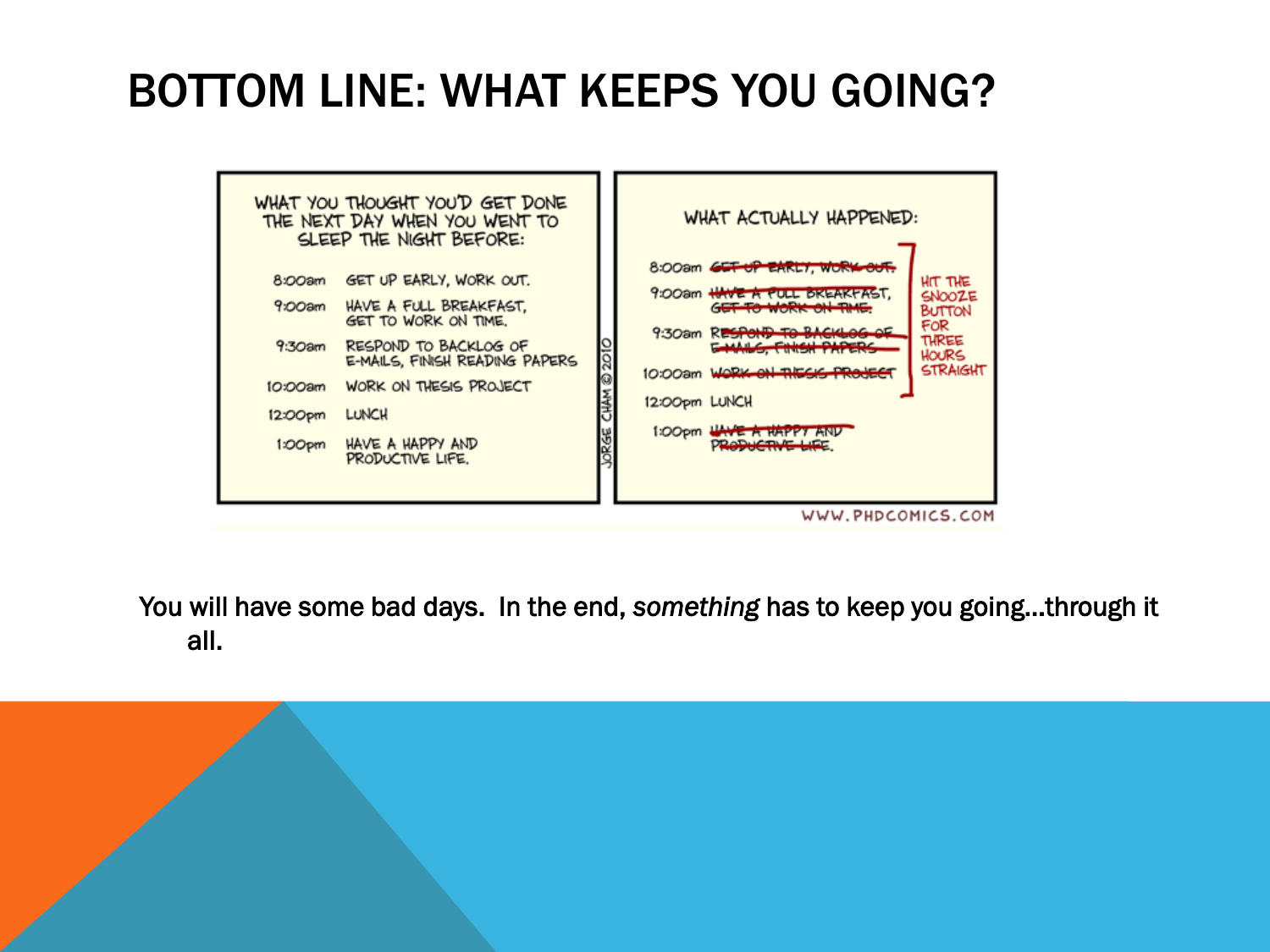# OBSTACLES ALONG THE WAY

#### Tangible

**O**Funding

■Lack of Mentorship, Support

### Intangible

**OF**atigue

**O** Personal Challenges

#### Academic

**DAdvisor** 

**■Making Progress** 

Other challenges ?

Take-away: Identify the problem, then attack it!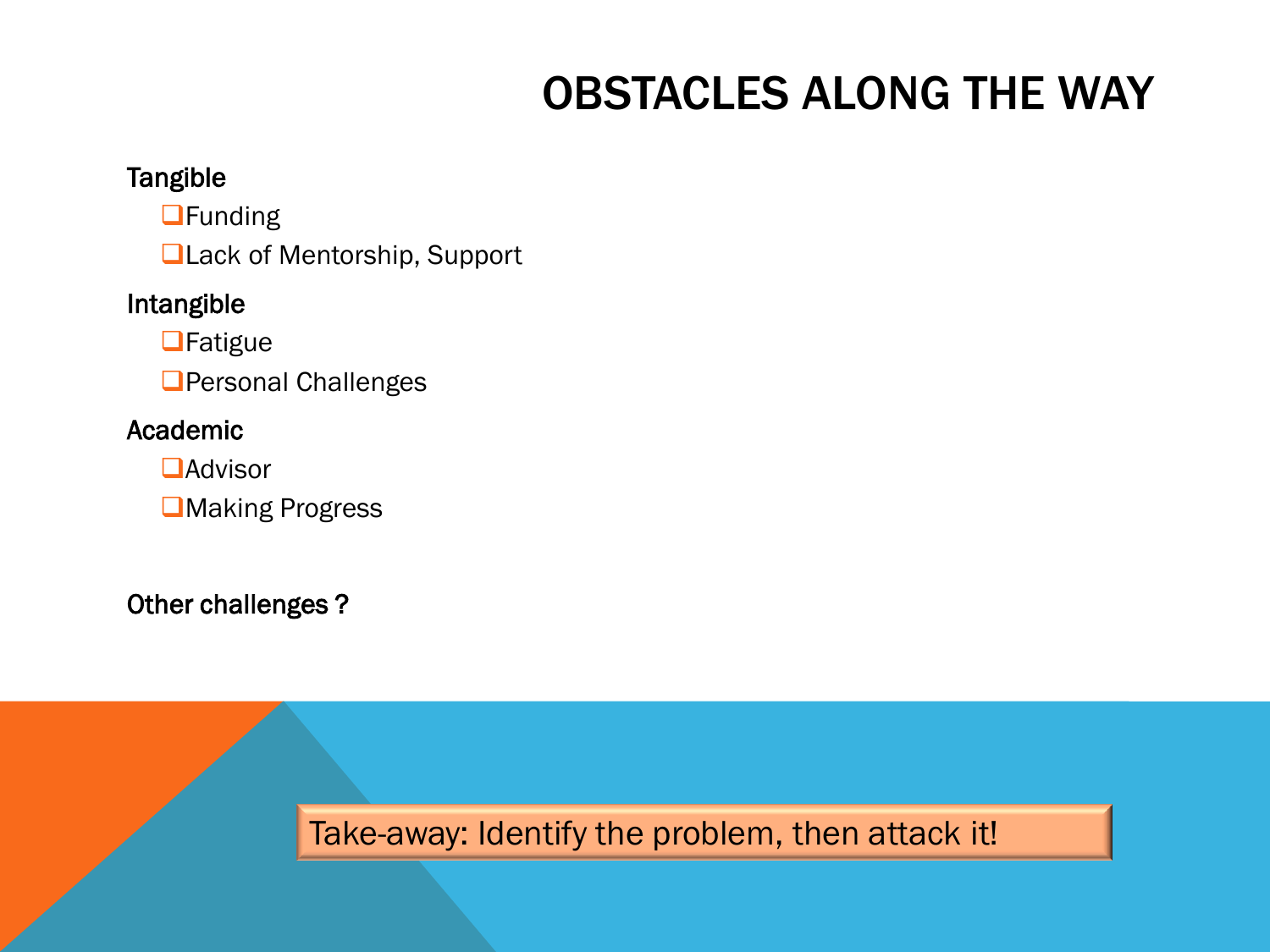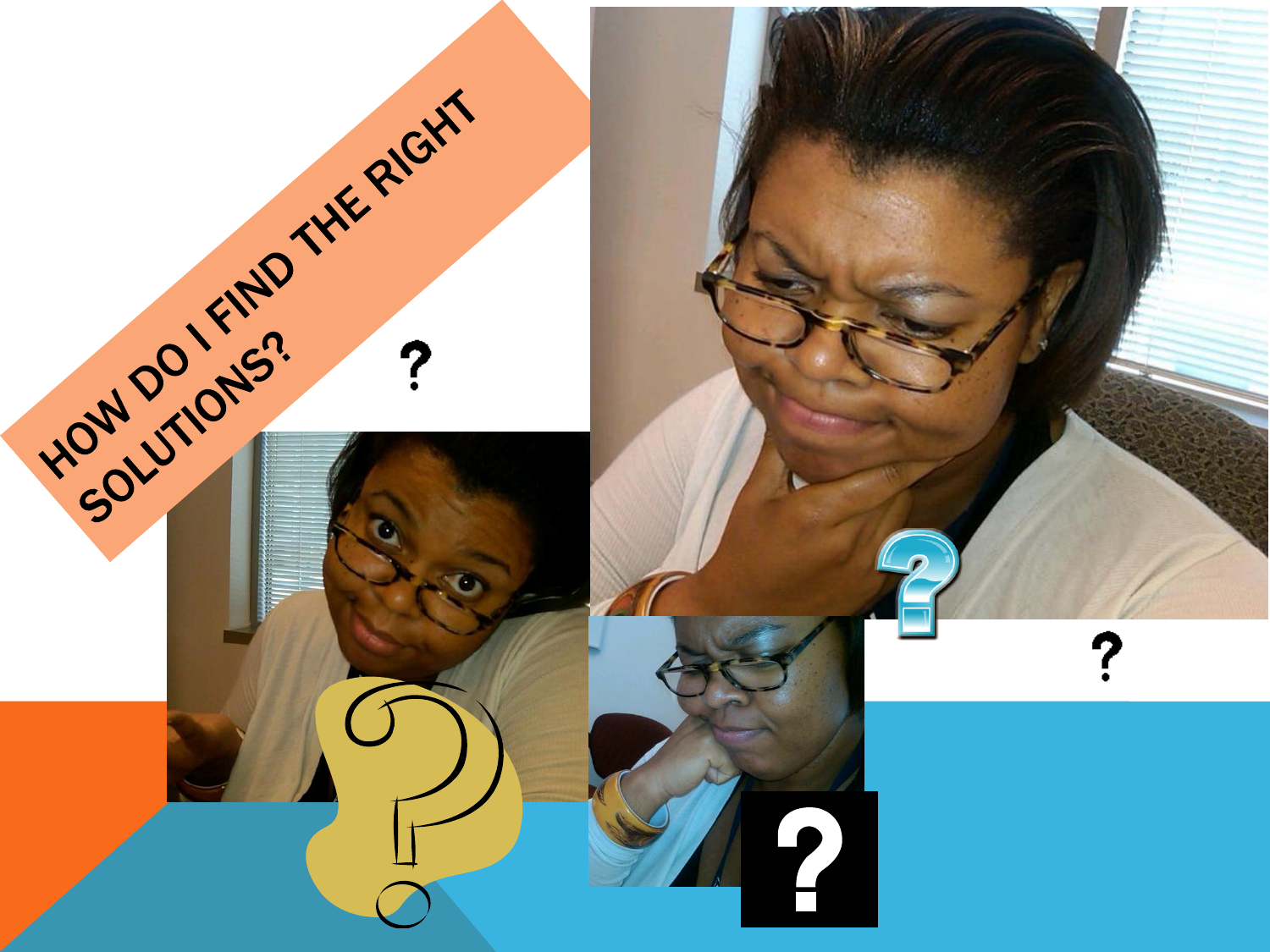# YOUR GOAL IS COMPLETING YOUR DEGREE

What will lead you to this goal most effectively? Who can help you most effectively? What are you going to do about it?

This of it this way:

- $\triangleright$  You are your own enterprise. How would you run your company?
- $\triangleright$  Who do you want working on your board of directors? advisors? confidantes?
- $\triangleright$  What kind of relationships do you want to establish with others?
- $\triangleright$  How do you fund your enterprise?

Take-away: The solution depends on YOU.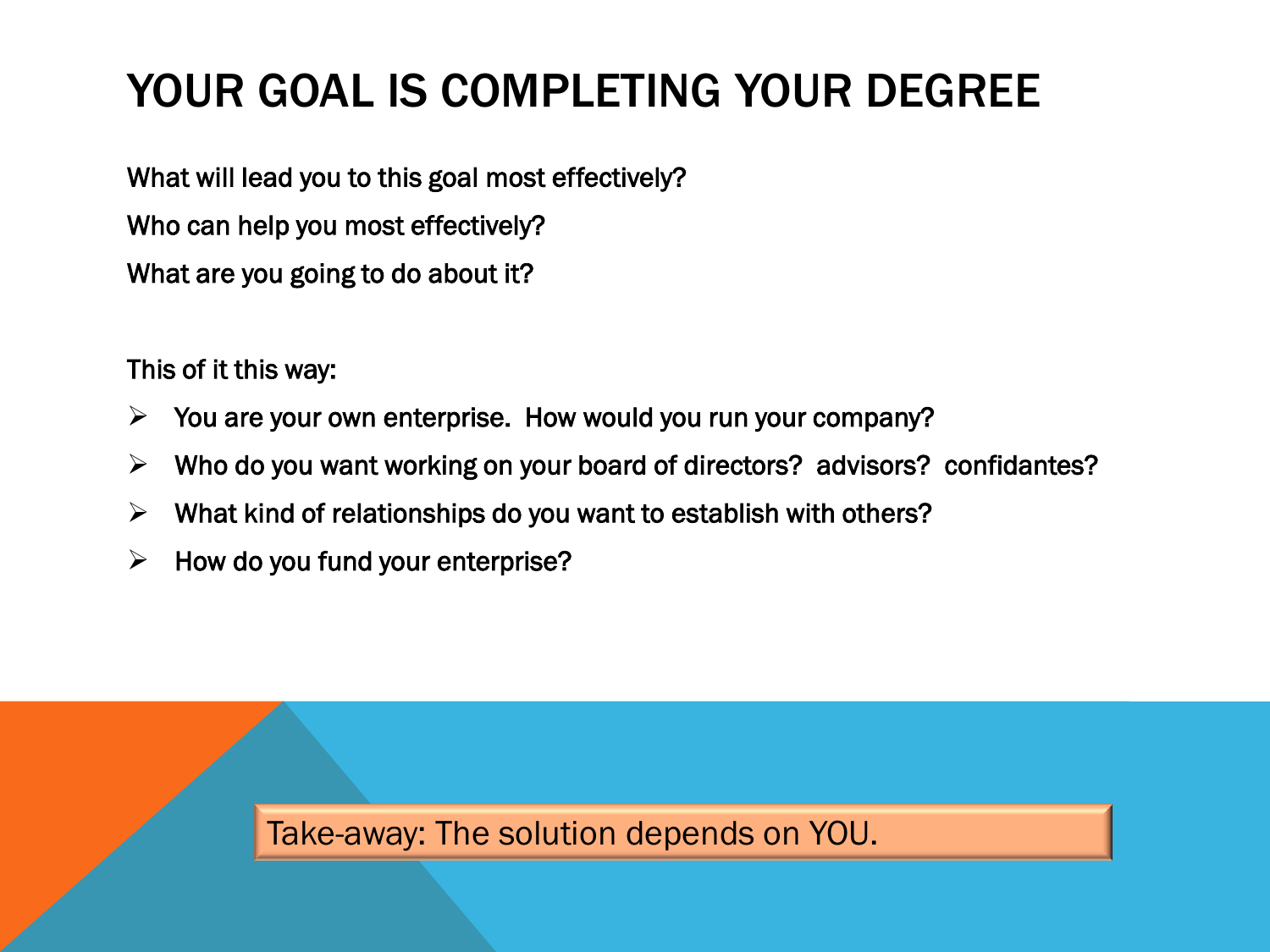MY OBSTACLE(S)

Finding a new advisor

Finding funding: for summer and academic year

Finding a career

Take-away: Use what you learn, and keep moving forward.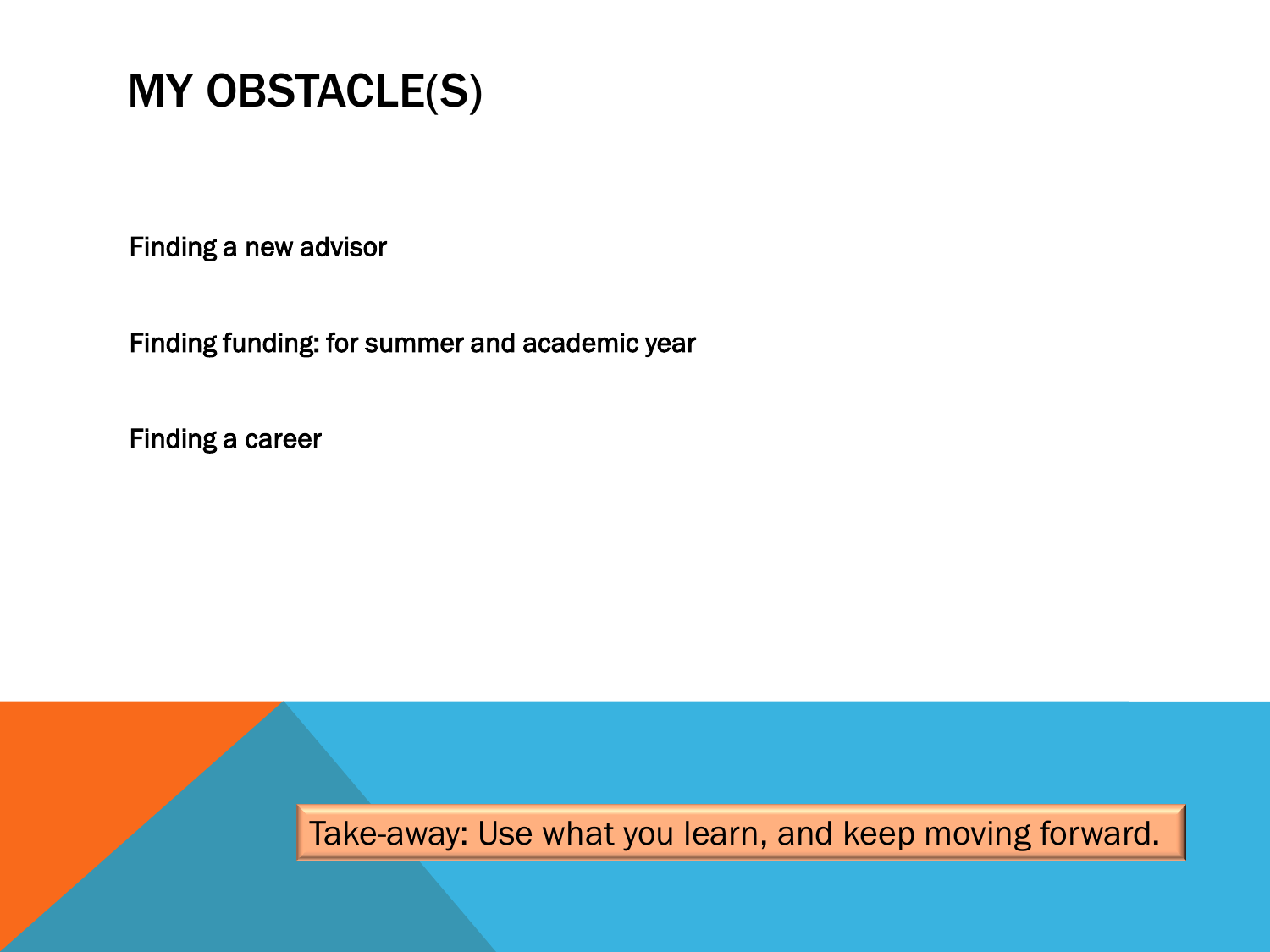## THIS IS YOUR TIME

Having focused "me" time is rare.

Realize that *how* you handle the obstacles/challenges you face while earning your degree will serve you well as you advance in your career.

The skills you learn in your program (beyond the academics) is part of the process.